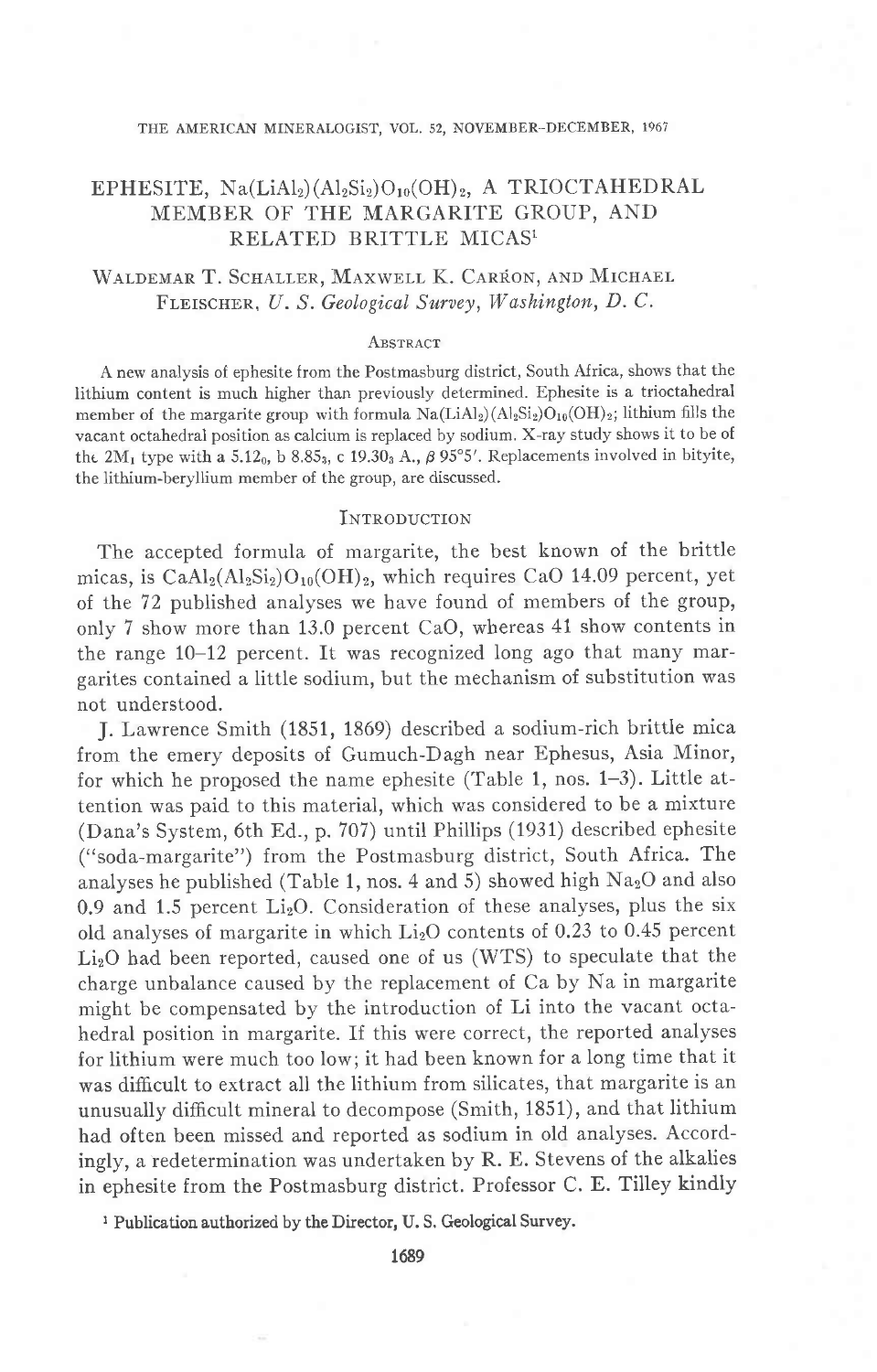|                                | $\mathbf{1}$      | $\overline{2}$           | $\overline{3}$           | 4         | 5    | 6             |
|--------------------------------|-------------------|--------------------------|--------------------------|-----------|------|---------------|
| SiO <sub>2</sub>               | 31.54             | 30.04                    | 30.70                    | 29.4      | 28.9 |               |
| TiO <sub>2</sub>               |                   |                          |                          | 0.1       |      |               |
| $Al_2O_3$                      | 57.89             | 56.45                    | 55.67                    | 50.6      | 51.6 |               |
| Fe <sub>2</sub> O <sub>3</sub> |                   |                          |                          | .55       |      |               |
| FeO                            | 1.34              | 1.00                     | ÷.                       | .35       |      |               |
| MgO                            |                   |                          |                          | .4        |      |               |
| MnO                            |                   | $\overline{\phantom{a}}$ | $\overline{\phantom{a}}$ | $\cdot$ 1 |      |               |
| Li <sub>2</sub> O              |                   | $\overline{\phantom{a}}$ |                          | 1.5       | 0.9  | 2.76          |
| CaO                            | 1.89              | 2.11                     | 2.55                     | 1.4       |      |               |
| Na <sub>2</sub> O              | 4.41 <sup>1</sup> | 4,41 <sup>1</sup>        | 5.52                     | 8.65      | 9.2  | 7.56          |
| $K_2O$                         |                   | $\overline{\phantom{a}}$ | 1.10                     | tr        | 0.3  | 0.06          |
| $H_2O^+$                       | 3.12              | 3.09                     | 4.91                     | 5.3       |      | $\frac{1}{2}$ |
| $H_2O^-$                       |                   | 2                        | $\frac{1}{2}$            | 1.25      |      |               |
| F                              |                   |                          |                          | 0.2       |      |               |
|                                | 100.19            | 97.10                    | 100.45                   | 99.80     |      |               |
| Less $O = F_2$                 |                   |                          |                          | 0.08      |      |               |
|                                |                   |                          |                          |           |      |               |
|                                |                   |                          |                          | 99.72     |      |               |

TABLE 1. ANALYSES OF EPHESITE

<sup>1</sup> Including a little  $K_2O$ .

1-2. Smith (1851), from Gumuch-Dagh near Ephesus, Asia Minor

3. Smith (1869), from Gumuch-Dagh

4-5. Phillips (1931), from Postmasburg, South Africa

4. H. G. Weall, analyst

5. Phillips, analyst

6. R. E. Stevens, new analysis from Postmasburg, sample furnished by C. E. Tilley

furnished a small amount of this ephesite, with the statement that none of Phillips' analyzed material remained, but that the material sent was similar. Determination by R. E. Stevens of the alkalies on this material (Table 1, no. 6) showed, as expected, a much higher content of lithium.

A new analysis of ephesite was evidently needed, but no further work could then be done because of lack of material. Fortunately, during examination of a large stockpile of manganese ore at Baltimore, Maryland, during World War II, Fleischer found ephesite in Postmasburg ore, and he, E. P. Henderson, and Schaller collected a large supply, which made possible the re-examination of this material.

# CHEMISTRY OF POSTMASBURG EPHESITE

The ephesite in the Postmasburg samples from the stockpile occurs as disseminated pinkish flakes, greatly resembling the pink muscovite from the Harding mine, New Mexico. It is associated with brown mangan-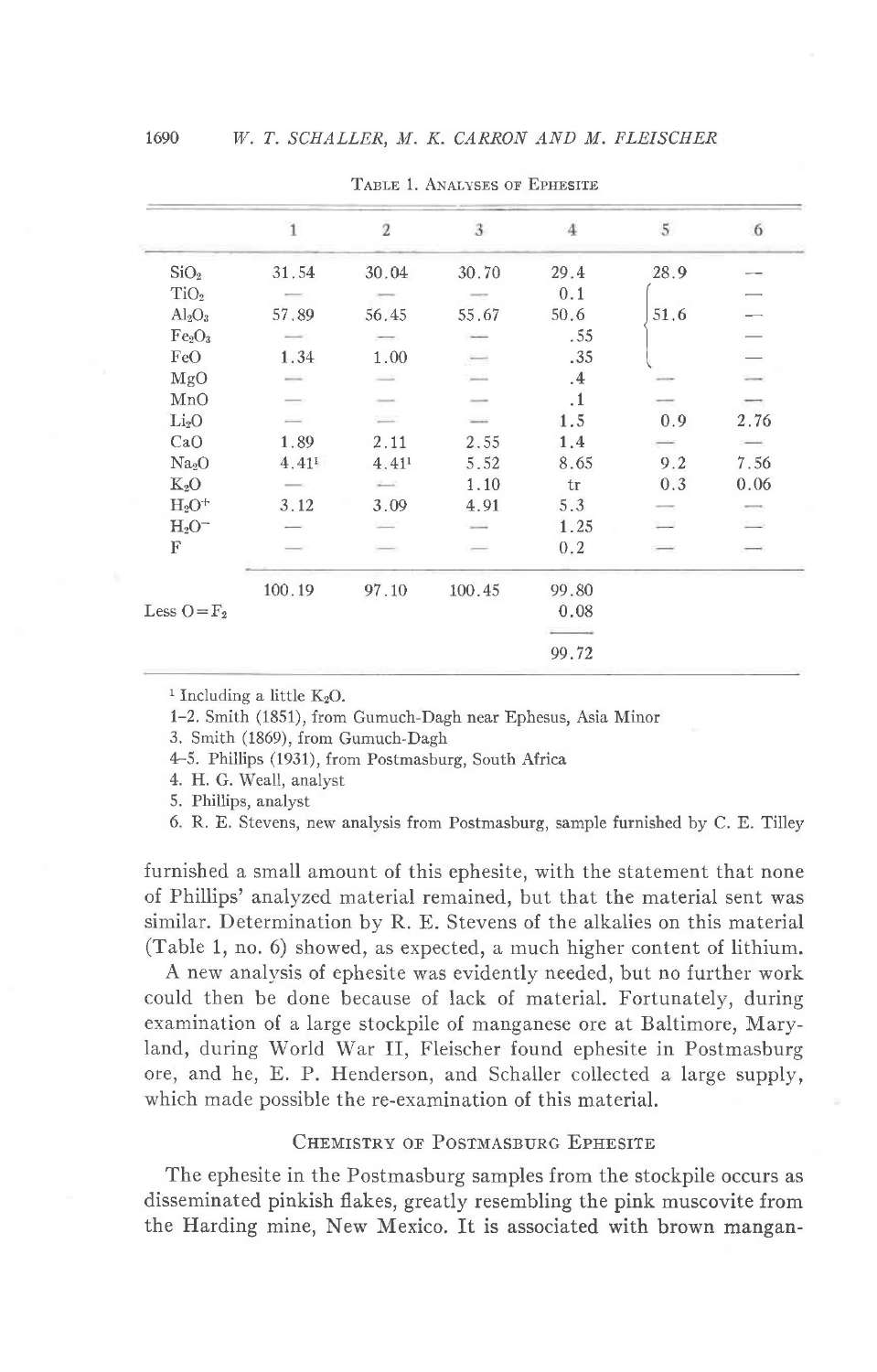## EPHESITE 1691

diaspore as a minor constituent of the black ore, which consists mainly of massive braunite with occasional well-developed cubes of bixbyite. In our material the flakes of ephesite have a maximum size of 5 mm across, although Phillips (1931) reported crystals up to 13 mm in diameter and 10 mm in length, a size reached by the material sent to us by Tilley.

Optical study by Schaller gave indices of refraction:  $\alpha$  1.592,  $\beta$  1.624,  $\gamma$  1.625, close to the values reported by Phillips. The specific gravity was determined pycnometrically by Mrs. A. C. Vlisidis tobe 2.984.

Single crustal studies of the Postmasburg ephesite samples by Malcolm Ross (U. S. Geological Survey) using Buerger precession techniques showed that all five crystals examined are the  $2M_1$  polytype. The unitcell data are as follows: space group  $C2/c$  or  $Cc$ ,  $a=5.12_0$ ,  $b=8.85_3$ ,  $c=19.30$ <sub>3</sub> Å,  $\beta=95^{\circ}5^{\circ}$ , and  $V=871.5\text{\AA}^3$ , the calculated specific gravity is 2.965. Most crystals are twinned by a  $180^\circ$  rotation about [310] or  $\overline{310}$ .

In preparing a sample for analysis, it was crushed to a size of about 0.5 cm, then, as suggested to us by C. S. Ross, it was rolled on a steel plate with a steel roller, thus crushing the more brittle manganese oxides to a finer powder. After sieving, final purification by standard procedures yielded 20 grams of pure mineral.

A complete analysis by M. K. Carron, along with determinations by R. E. Stevens and determinations of the alkalies by W. W. Brannock by flame photometry, is given in Table 2. The analysis was made by conventional procedures, except that it was found necessary to repeat the extraction of alkalies. A 0.5-g portion of the sample was ground to an impalpable powder, mixed with  $4 g CaCO<sub>3</sub>$  and  $1 g BaCl<sub>2</sub>$ , and sintered in the usual way. After leaching, filtering, and washing with 1,000 ml of hot water in small portions, the insoluble residue was ignited, ground with an additional 4 g  $CaCO<sub>3</sub>+1$  g BaCl<sub>2</sub>, and resintered. The sinter was leached, filtered, and washed with 500 ml of hot water in small portions. The results obtained by this modified J. Lawrence Smith method were as follows:

|                   | One sintering | Two sinterings |
|-------------------|---------------|----------------|
| Li <sub>2</sub> O | 3.10, 3.06    | 3.52           |
| Na <sub>2</sub> O | 7.33, 7.38    | 7.44           |
| $K_2O$            | 0, 13, 0, 16  | 0.15           |

It will be noted that only a little additional  $Na<sub>2</sub>O$  and  $K<sub>2</sub>O$ , but much -Li<sub>2</sub>O were obtained by the retreatment; very likely still more would have been obtained by further treatment, as also indicated by the higher figures found by flame photometry.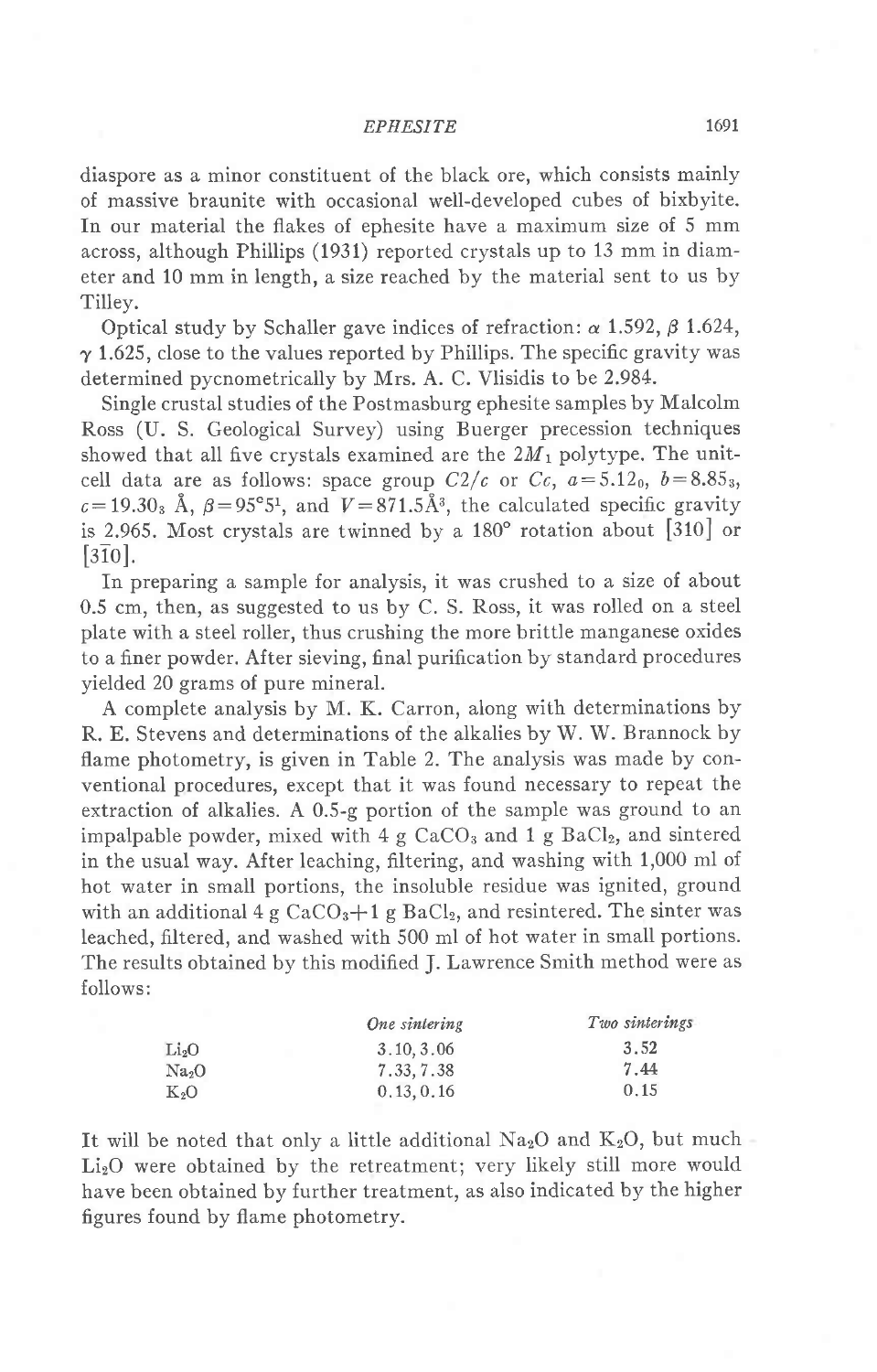## 1692 W. T. SCHALLER, M. K. CARRON AND M. FLEISCHER

Calculation of the formula from the average analysis of Table 2 is shown in Table 3. It is apparent that the formula of ephesite is  $\text{NaLiAl}_{2}(\text{Al}_{2}\text{Si}_{2})\text{O}_{10}(\text{OH})_{2}$ , *i.e.*, ephesite is a trioctahedral sodium-lithium member of the margarite group, in which valence compensation for the substitution of Ca by Na is by introduction of Li into octahedral coordination.

# THE POSSIBLE ISOMORPHOUS SERIES MARGARITE-EPHESITE

The lack of analyses of margarite with near-theoretical contents of CaO and the many analyses that show less CaO, especially in the range

| Analyst                        | Carron<br>(modified J. L. Smith method) | <b>Stevens</b>                                                                                 | <b>Brannock</b><br>flame<br>photometry | Average | Calculated for<br>ideal formula |
|--------------------------------|-----------------------------------------|------------------------------------------------------------------------------------------------|----------------------------------------|---------|---------------------------------|
|                                |                                         |                                                                                                |                                        |         |                                 |
| SiO <sub>2</sub>               | 30.86                                   | 30.88                                                                                          |                                        | 30.87   | 30.96                           |
| $Al_2O_3$                      | 51.68                                   |                                                                                                |                                        | 51.68   | 52.55                           |
| Fe <sub>2</sub> O <sub>3</sub> | .47                                     | 52.40                                                                                          |                                        | .47     |                                 |
| FeO                            | .04                                     |                                                                                                |                                        | .04     | ÷                               |
| TiO <sub>2</sub>               | .03                                     |                                                                                                |                                        | .03     | $-2$                            |
| MnO                            | .12                                     |                                                                                                |                                        | .12     | $\overline{\phantom{m}}$        |
| MgO                            | .09                                     |                                                                                                |                                        | .09     |                                 |
| Li <sub>2</sub> O              | 3.52                                    |                                                                                                | 3.80                                   | 3.66    | 3.85                            |
| CaO                            | .02                                     | .02                                                                                            |                                        | .02     | $\sim$                          |
| BaO                            | .17                                     |                                                                                                |                                        | .17     | ÷                               |
| Na <sub>2</sub> O              | 7.44                                    | $\frac{1}{2} \left( \frac{1}{2} \right) \left( \frac{1}{2} \right) \left( \frac{1}{2} \right)$ | 7.94                                   | 7.69    | 7.99                            |
| $K_2O$                         | .15                                     |                                                                                                | .17                                    | .16     |                                 |
| $H_2O^+$                       | 4.92                                    |                                                                                                |                                        | 4.92    | 4.65                            |
| $H_2O^-$                       | .06                                     |                                                                                                |                                        | .06     | æ                               |
|                                | 99.57                                   |                                                                                                |                                        | 99.98   | 100.00                          |

TABLE 2. ANALYSES OF EPHESITE FROM THE POSTMASBURG DISTRICT, SOUTH AFRICA

10-12 percent, tempt one to speculate that these are actually intermediate members of a series margarite-ephesite, in which lithium was missed or was present in larger amounts than reported. Only five of the older analyses report  $Li<sub>2</sub>O$  in more than traces and these show 0.23 to 0.45 percent.

Spectrographic analyses made in 1950 of five margarites by K. J. Murata showed that lithium was present in all.<sup>1</sup> The alkalies in these samples were determined bv flame photometer by W. W. Brannock, with

<sup>1</sup> A sample from Gumuch Dagh, Asia Minor (U. S. Nat. Mus. R4924) (the type locality of ephesite) was found to contain approximately  $K_2O$  8,  $Na_2O$  1,  $Li_2O < 0.1$  percent; it is presumably muscovite.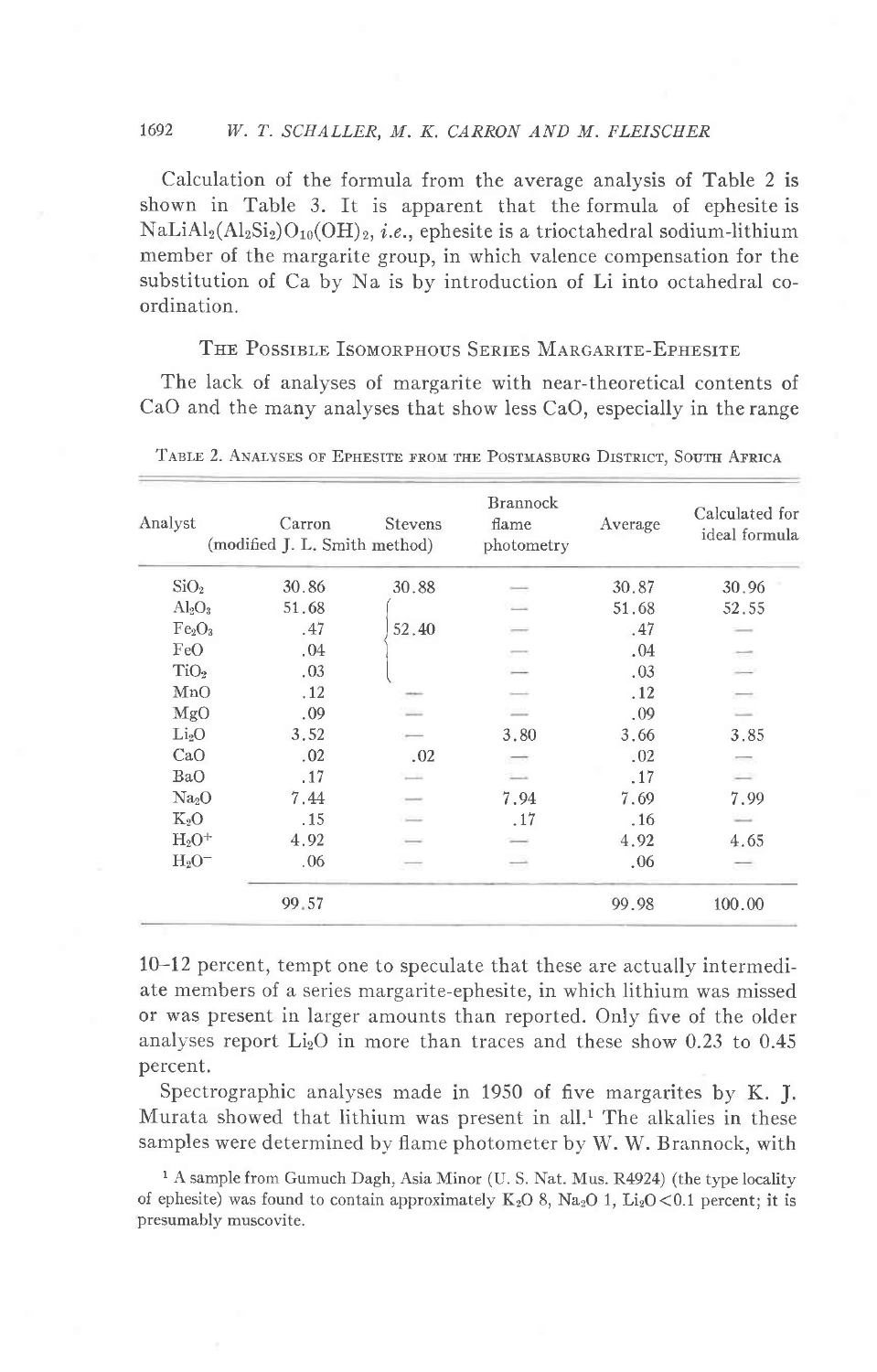#### **EPHESITE**

results given in Table 4. These analyses show that the proposed mechanism of substitution is in fact operative and emphasize the necessity of determining Li<sub>2</sub>O in all margarite analyses. They show, however, that other mechanisms of valence compensation are also operating, the contents of  $Li<sub>2</sub>O$  found in analyses 2–5 being only roughly half that required by the mechanism  $NaLi = Ca$ , where the dot denotes a vacant position.

The analyses therefore indicate that in the possible series  $CaAl<sub>2</sub>(Al<sub>2</sub>Si<sub>2</sub>)O<sub>10</sub>(OH<sub>2</sub>-Na(LiAl<sub>2</sub>)(Al<sub>2</sub>Si<sub>2</sub>)O<sub>10</sub>(OH)<sub>2</sub> only a small portion$ is now known to exist.

## COMPLEX SUBSTITUTIONS INVOLVING LI AND BE

The unexpectedly high values for BeO in analyses 4 and 5, Table 4, suggested a complex substitution involving Be; this was confirmed by an analysis published by Beus (1956) (BeO 1.18, Li<sub>2</sub>O  $0.47\%$ ), three analyses published by Kutukova (1959) (BeO 3.26, 1.88, 2.67;  $Li<sub>2</sub>O$ 0.78, 0.72, 0.31%) and an analysis of "bowleyite" by Rowledge and Hayton (1948) (BeO 7.30, Li<sub>2</sub>O 2.39%). The last was promptly recognized by two abstractors as being identical with the micaceous mineral bityite. The substitutions involved have been discussed by Strunz (1956)

|                                | Weight  | Atomic<br>ratios               |  |  |
|--------------------------------|---------|--------------------------------|--|--|
|                                | percent |                                |  |  |
| SiO <sub>2</sub>               | 30.87   | Si<br>2.011                    |  |  |
|                                |         | Al<br>1.989                    |  |  |
|                                |         | 4.000<br>Σ                     |  |  |
| $Al_2O_3$                      | 51.68   | $\mathbf{A}$<br>1.975          |  |  |
| Fe <sub>2</sub> O <sub>3</sub> | .47     | Fe<br>.023                     |  |  |
| FeO                            | .04     | .002<br>Fe                     |  |  |
| TiO <sub>2</sub>               | .03     | Ti<br>.002                     |  |  |
| MgO                            | .09     | .010<br>Mg                     |  |  |
| MnO                            | .12     | Mn<br>.006                     |  |  |
| Li <sub>2</sub> O              | 3.66    | Li<br>.958                     |  |  |
|                                |         | 2.976<br>Σ                     |  |  |
| CaO                            | .02     | .002]<br>Ca                    |  |  |
| Na <sub>2</sub> O              | 7.69    | .970<br>Na                     |  |  |
| $K_2O$                         | .16     | $\mathbbm{K}$<br>.012          |  |  |
| BaO                            | .17     | .004<br>$\rm Ba$               |  |  |
|                                |         | 0.988<br>$\boldsymbol{\Sigma}$ |  |  |
|                                |         | $\sigma$<br>10.00              |  |  |
| $H_2O^+$                       | 4.92    |                                |  |  |
| $H2O-$                         | .06     | 2.135<br>OH                    |  |  |
|                                |         |                                |  |  |
|                                | 99.98   |                                |  |  |

TABLE 3. ATOMIC RATIOS OF AVERAGE ANALYSIS OF EPHESITE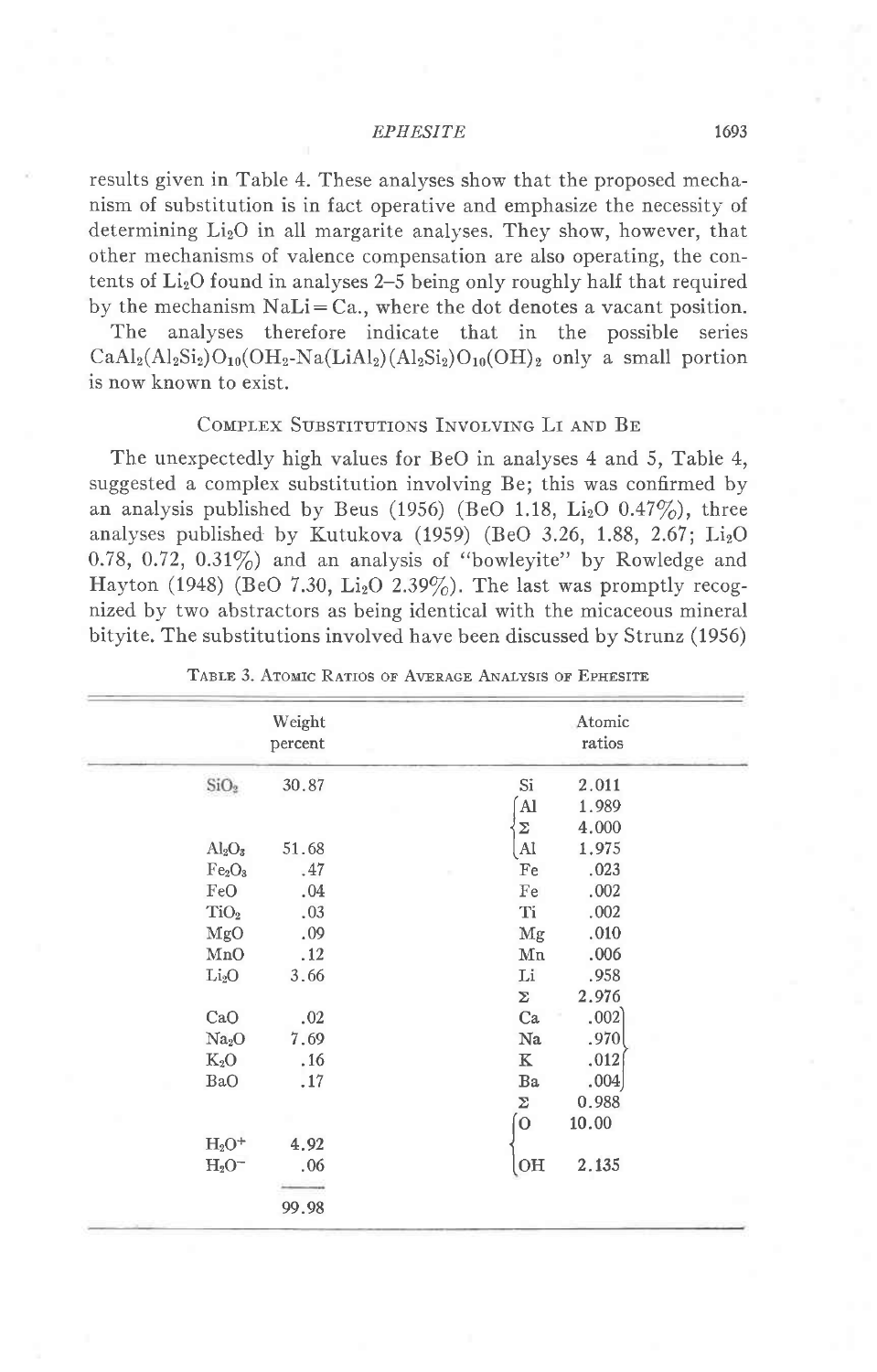### 1694 W. T. SCHALLER, M. K. CARRON AND M. FLEISCHER

|                        |               |                              |                                |                  | Published analyses <sup>3</sup> |                          |               |                                                                                                                                                                                                                                                                                                                                                                                                                                                                            |  |
|------------------------|---------------|------------------------------|--------------------------------|------------------|---------------------------------|--------------------------|---------------|----------------------------------------------------------------------------------------------------------------------------------------------------------------------------------------------------------------------------------------------------------------------------------------------------------------------------------------------------------------------------------------------------------------------------------------------------------------------------|--|
| $\overline{\text{No}}$ |               | $Li_2O^1$ $Na_2O^1$ $K_2O^1$ |                                | BeO <sup>2</sup> | Li <sub>2</sub> O               | Na <sub>2</sub> O        | $K_2O$        | CaO                                                                                                                                                                                                                                                                                                                                                                                                                                                                        |  |
| Ā                      | $\frac{1}{2}$ |                              | $\qquad \qquad \longleftarrow$ |                  | 0.00                            | 0.00                     | 0.00          | 14.09                                                                                                                                                                                                                                                                                                                                                                                                                                                                      |  |
|                        | 0.12          | 1.19                         | 0.49                           | 0.00x            | $\sim$                          | $\overline{\phantom{a}}$ | $-1$          |                                                                                                                                                                                                                                                                                                                                                                                                                                                                            |  |
| $\overline{2}$         | .19           | .71                          | .17                            | 0.00x            |                                 | $0 - 1.25$               | $\sim$        | $10.80 - 11.92$                                                                                                                                                                                                                                                                                                                                                                                                                                                            |  |
| 3                      | $-29$         | 3.62                         | .79                            | 0.00x            | $0 - 0.32$                      | $1.91 - 2.46$            |               | $10.02 - 10.384$                                                                                                                                                                                                                                                                                                                                                                                                                                                           |  |
| 4                      | .36           | 1.72                         | 1.25                           | $\cdot$ 3        | 0.0.36                          | $0.96 - 2.66$            | $0.25 - 0.58$ | $10.70 - 12.13$                                                                                                                                                                                                                                                                                                                                                                                                                                                            |  |
| 5                      | .44           | 2.44                         | .89                            | $\cdot$ 2        |                                 | $\overline{\phantom{a}}$ | -             | $\frac{1}{2} \left( \frac{1}{2} \right) \left( \frac{1}{2} \right) \left( \frac{1}{2} \right) \left( \frac{1}{2} \right) \left( \frac{1}{2} \right) \left( \frac{1}{2} \right) \left( \frac{1}{2} \right) \left( \frac{1}{2} \right) \left( \frac{1}{2} \right) \left( \frac{1}{2} \right) \left( \frac{1}{2} \right) \left( \frac{1}{2} \right) \left( \frac{1}{2} \right) \left( \frac{1}{2} \right) \left( \frac{1}{2} \right) \left( \frac{1}{2} \right) \left( \frac$ |  |
| B                      |               |                              |                                | $\sim$           | .77                             | 1.60                     |               | 11.28                                                                                                                                                                                                                                                                                                                                                                                                                                                                      |  |

TABLE 4. NEW PARTIAL ANALYSES OF MARGARITES (WEIGHT PERCENT)

<sup>1</sup> Flame photometer analysis by W. W. Brannock.

 $2$  Semiquantitative spectrographic analysis by K. J. Murata.

8 From Dana's System of Mineralogy, 6th Ed., p. 637.

Doelter, Handb. Mineralchem., 2, part 2, p. 1044-1048 (1917).

Hintze, Handb. Mineralchem., 2, p. 643, 654-655 (1897).

a A recent analysis by Aoki and Shimada (1965) of margarite from Chester gives LisO 0.39, Na<sub>4</sub>O 0.92, CaO 10.89.

A. Theoretical composition of margarite,  $CaAl<sub>2</sub>(Al<sub>2</sub>Si<sub>2</sub>)O<sub>10</sub>(OH)<sub>2</sub>$ 

1. Margarite, Laurel Creek, Rabun County, Georgia (USNM 48633).

2. Margarite, Naxos, Greece (USNM R 4483).

3. Margarite, Chester, Mass.

4. Margarite, var. emerylite, Unionville, Penn. (USNM R 4485).

5. Margarite (USNM 79936).

B. Theoretical composition of margarite end-member 80, ephesite end-member 20, if  $K<sub>2</sub>O$  is absent.

and Ginzburg (1957); we therefore give only the structural formulas (as given by the authors) of these five beryllium-lithium-bearing members of the group for comparison.

| Beus                 | $(Ca_{0.80}Na_{0.24}K_{0.04})(Li_{0.12}Al_{1.64}Fe_{0.04}Mg_{0.12})(Be_{0.18}Al_{1.92}Si_{1.90}).$  |
|----------------------|-----------------------------------------------------------------------------------------------------|
|                      | $(O_{10.0}(OH)_{2.22}F_{0.14})$                                                                     |
| Kutukova             | $(Ca_{0.94}Na_{0.14}K_{0.04})(Li_{0.19}Al_{1.89}Mg_{0.10}Cr_{0.03})(Be_{0.30}Al_{1.69}Si_{2.01})$   |
|                      | $(O_{10}(OH)_{1.63}F_{0.37})$                                                                       |
|                      | $(Ca_{0.98}Na_{0.08}K_{0.01})(Li_{0.09}Al_{2.06}Fe_{0.01}Mg_{0.08})(Be_{0.42}Al_{1.54}Si_{2.04})$   |
|                      | $(O_{10.13}(OH)_{1.59}F_{0.28})$                                                                    |
|                      | $(Ca_{0.95}Na_{0.07}K_{0.02})(Li_{0.20}Al_{2.06}Fe_{0.02}Mg_{0.06})(Be_{0.52}Al_{1.48}Si_{2.00})$   |
|                      | $(O_{10.03}(OH)_{1.77}F_{0.20})$                                                                    |
| Rowledge and Hayton  |                                                                                                     |
| (calc. by)           | $(Ca_{0.98}Na_{0.04})(Li_{0.61}Al_{1.97}Fe_{0.01})(Be_{1.12}Al_{0.75}Si_{2.13})(O_{10}(OH)_{2.43})$ |
| Strunz and Ginzburg) |                                                                                                     |

Four new analyses have been published by Gallagher and Hawkes (1966) from pegmatites in Rhodesia and Uganda; these contained BeO 7.2, 7.2, 3.8, 2.5; Li<sub>2</sub>O 2.0, 1.8, 1.9, and 0.05 percent), the first two being close in composition to that analyzed by Rowledge and Hayton. The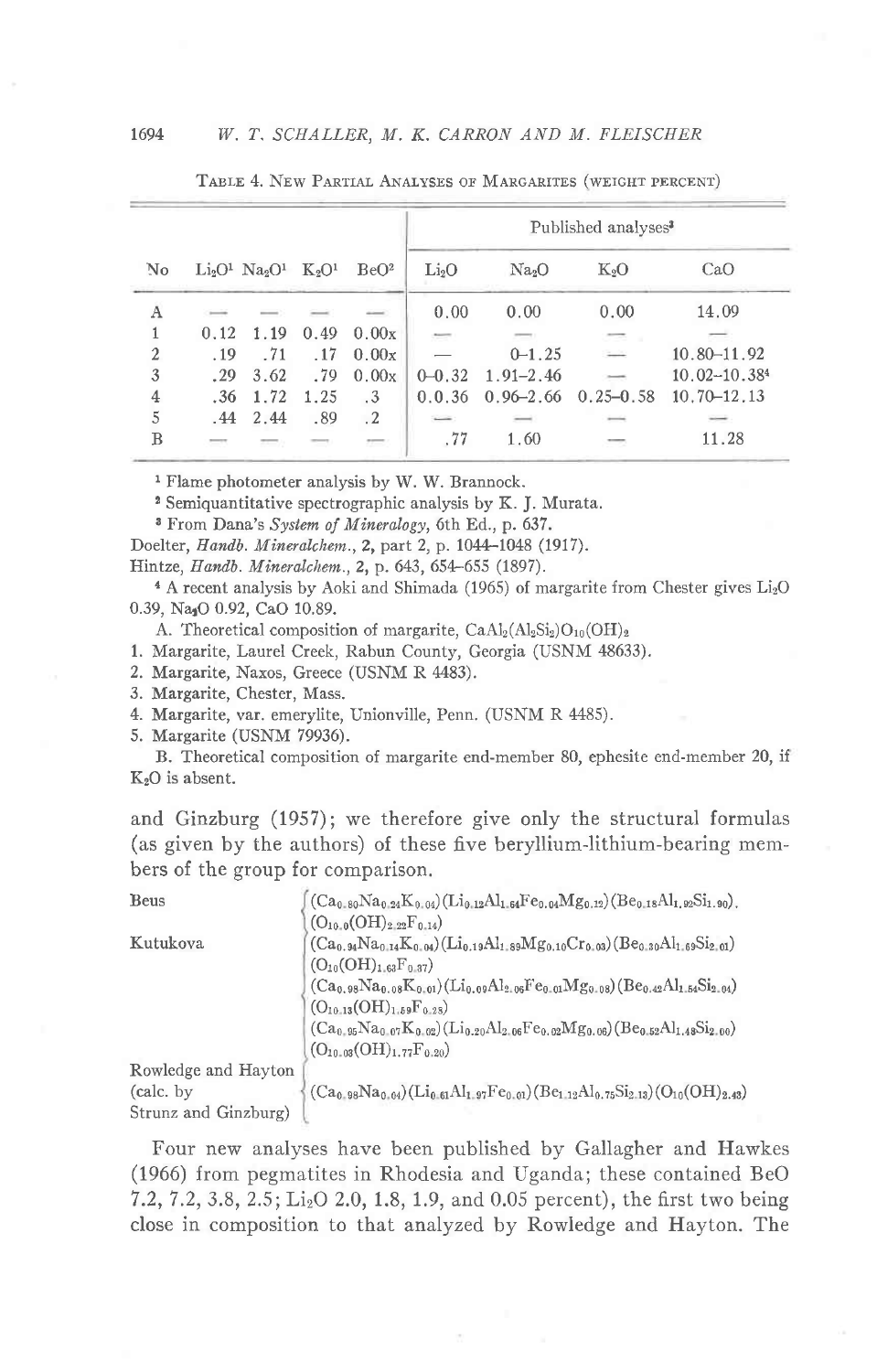calculated formulas are:

 $(Ca_{1.00}Na_{0.01})(Li_{0.51}Al_{1.98}Mg_{0.01})(Be_{1.10}Al_{0.80}Si_{2.10})O_{9.46}(OH)_{2.54}$  $(Ca_{0.99}Na_{0.01})(Li_{0.46}Al_{1.98}Mg_{0.01})(Be_{1.10}Al_{0.80}Si_{2.10})O_{9.41}(OH)_{2.59}$  $(Ca_{0.87}Na_{0.05}K_{0.01})(Li_{0.49}Al_{1.98}Mg_{0.01}Ti_{0.01})(Be_{0.59}Al_{1.10}Si_{2.81})O_{10}(OH)_{2.00}$  $(Ca_{1,00}Na_{0,10}K_{0,04})(Li_{0,02}Al_{1.82}Ti_{0,01})(Be_{0,40}Al_{1,48}Si_{2,12})O_{9,34}(OH)_{2,66}$ 

Strunz generalizes the formula derived from the analysis by Rowledge and Hayton to the form  $\text{CaliAl}_2(\text{AlBeSi}_2)\text{O}_{10}(\text{OH})_2$ , the mechanism being  $LiBe=Al$ . It will be noted, however, that whereas the ephesite analysis is very close to the trioctahedral end-member, the bityite analysis is that of an intermediate member.

Two other members of the margarite group should be mentioned, the status of which is not yet clear. One is a "soda-margarite" described by Afanas'ev and Aidinyan (1952), (Na<sub>2</sub>O 5.64, K<sub>2</sub>O 0.68, CaO 3.28, SrO 0.62,BaO 0.19 percent). The analysis has been calculated to the formula:

 $(Ca_{0.23}Sr_{0.03}Na_{0.71}K_{0.06}) (Al_{1.79}Fe_{0.06}Mg_{0.09}) (Al_{1.41}Si_{2.59})O_{10}(OH)_{1.55}$ 

which has a very different Si/AI ratio than the other members of the group, the substitution being  $NaSi=CaAl$ . The indices of refraction,  $\alpha=1.586, \beta=1.612, \gamma=1.613, 2V=50^{\circ}$ , are closer to those of ephesite than to those of maragrite. The DTA curve shows a single endothermic break at  $810^{\circ}-840^{\circ}$ C, whereas ephesite from Postmasburg has one at 930°C (Heystek and Schmidt, 1954) and margarite one at 960°C (Ginzburg, 1955). Further work is needed; particularly the material should be checked for the possible presence of lithium and beryllium. This is the only margarite analysis that shows Si appreciably deviating from 2.00.

The second is "ferroferrimargarite," described by Ginzburg (1955) as a high-iron margarite. Two analyses are recalculated to give formulas:

> $(\mathrm{Ca}_{0.52}\mathrm{Fe}_{0.48}^{+2})(\mathrm{Al}_{1.18}\mathrm{Mg}_{0.26}\mathrm{Fe}_{0.60}^{+3})(\mathrm{Al}_{1.81}\mathrm{Si}_{2.19})\mathrm{O}_{10}(\mathrm{OH})_2\cdot0.65\mathrm{H}_{2}\mathrm{O}$  $(Ca_{0.78}Fe_{0.22}^{+2})(Al_{0.96}Mg_{0.88}Fe_{0.73}^{+3})(Al_{1.72}Si_{2.28})O_{10}(OH)_2.0.09H_2O$

The DTA curve showed a single endothermal break at 990'C. The formulas are somewhat doubtful because FeO was not determined, and it is uncertain whether the mineral belongs to the margarite group.

### **ACKNOWLEDGMENTS**

We thank Professor C. E. Tilley of Combridge University for the gift of material and Dr. George Switzer of the U. S. National Museum for making available specimens of margarite. We are deeply indebted to our cloleagues W. W. Brannock, R. E. Stevens, and Angelina C. Vlisidis for their analyses, and to Malcolm Ross for the X-ray work.

### REFERENCES

AFANAS'EV, G. D. AND N. KH. AIDINYAN (1952) Sodium margarite from the Northern Caucasus. Akad. Nauk SSSR, Izv., Ser. Geol., 1952, No.2, 138-140 [in Russian].

AOKI, YOSHIKAZU AND NOBUTAKA SHIMADA (1965) Margarite from the Shin-Kiura mine,